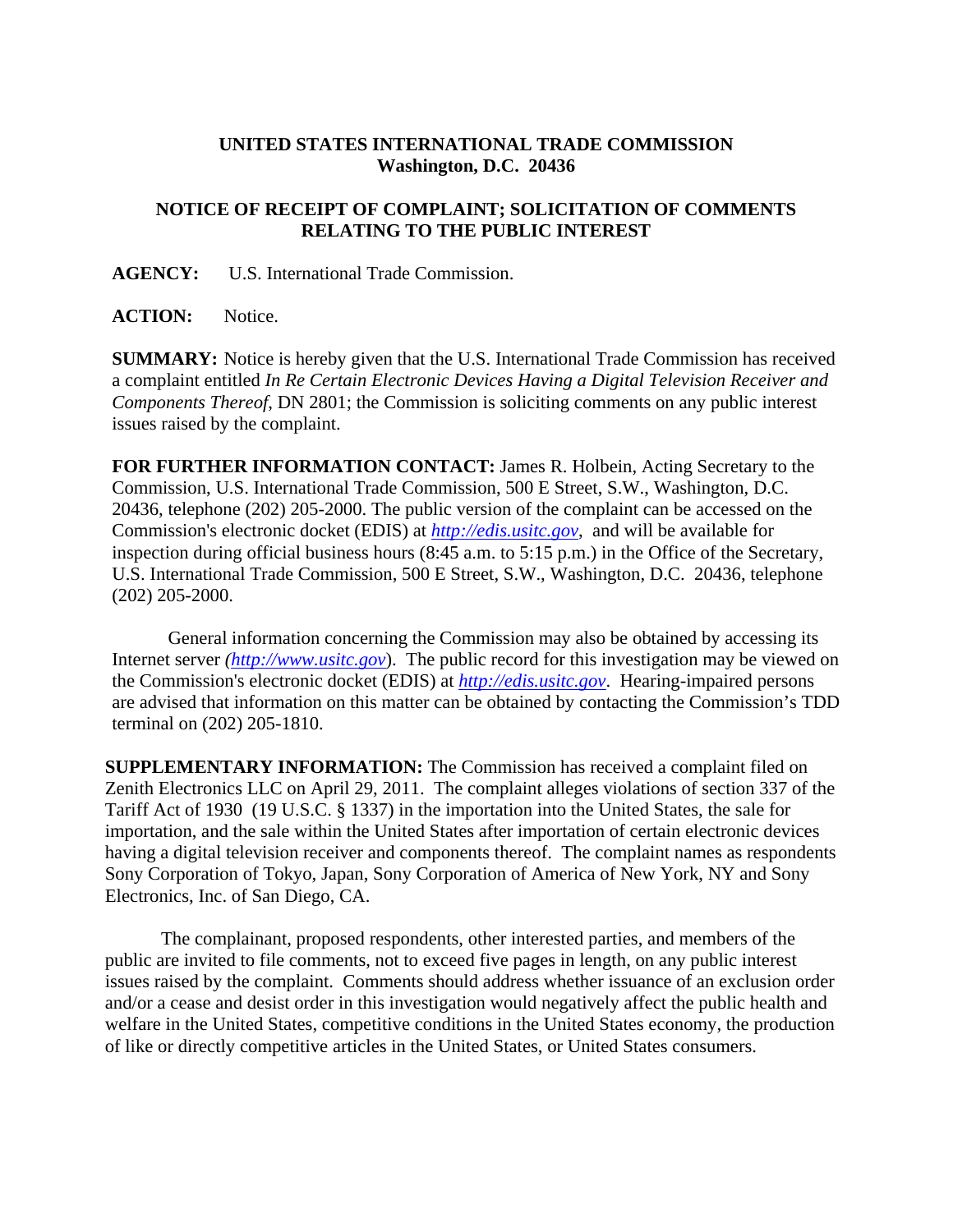In particular, the Commission is interested in comments that:

- (i) explain how the articles potentially subject to the orders are used in the United States:
- (ii) identify any public health, safety, or welfare concerns in the United States relating to the potential orders;
- (iii) indicate the extent to which like or directly competitive articles are produced in the United States or are otherwise available in the United States, with respect to the articles potentially subject to the orders; and
- (iv) indicate whether Complainant, Complainant's licensees, and/or third party suppliers have the capacity to replace the volume of articles potentially subject to an exclusion order and a cease and desist order within a commercially reasonable time.

 Written submissions must be filed no later than by close of business, five business days after the date of publication of this notice in the *Federal Register*. There will be further opportunities for comment on the public interest after the issuance of any final initial determination in this investigation.

 Persons filing written submissions must file the original document and 12 true copies thereof on or before the deadlines stated above with the Office of the Secretary. Submissions should refer to the docket number ("Docket No. 2801") in a prominent place on the cover page and/or the first page. The Commission's rules authorize filing submissions with the Secretary by facsimile or electronic means only to the extent permitted by section 201.8 of the rules (see Handbook for Electronic Filing Procedures,

http://www.usitc.gov/secretary/fed\_reg\_notices/rules/documents/handbook\_on\_electronic\_filing. pdf ). Persons with questions regarding electronic filing should contact the Secretary (202-205- 2000).

 Any person desiring to submit a document to the Commission in confidence must request confidential treatment. All such requests should be directed to the Secretary to the Commission and must include a full statement of the reasons why the Commission should grant such treatment. *See* 19 C.F.R. § 201.6. Documents for which confidential treatment by the Commission is properly sought will be treated accordingly. All nonconfidential written submissions will be available for public inspection at the Office of the Secretary.